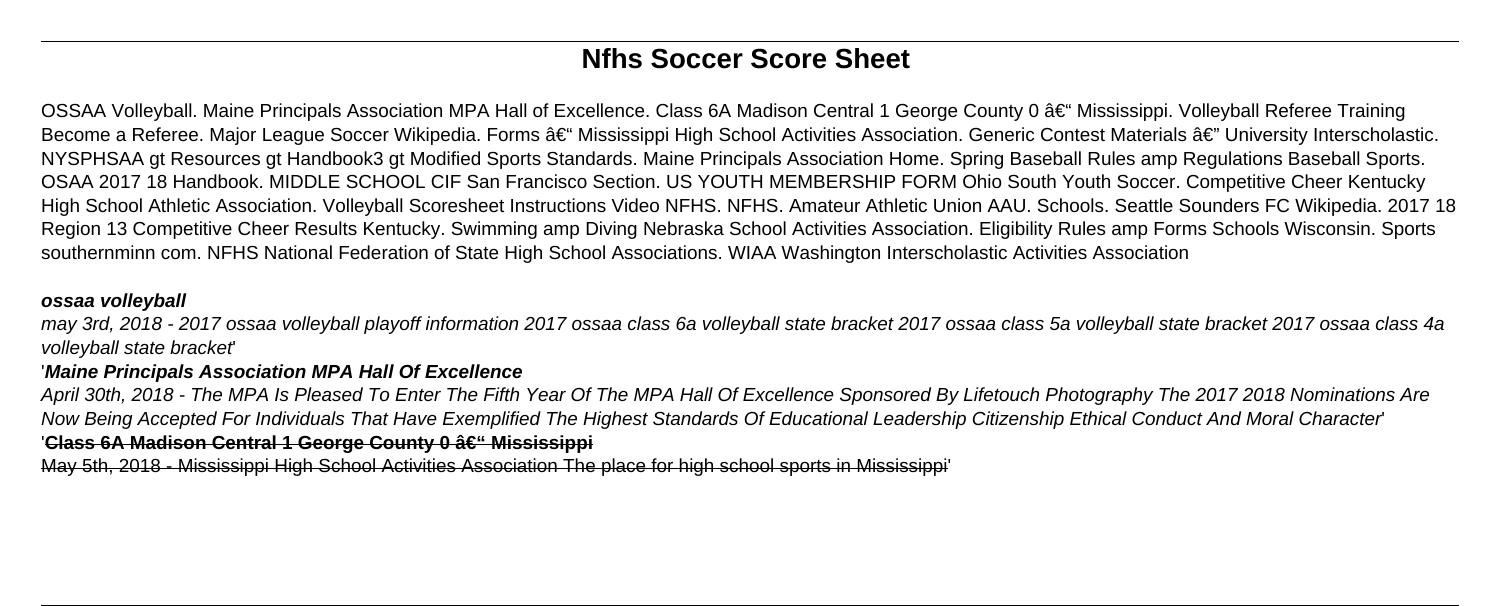## '**Volleyball Referee Training Become a Referee**

## **May 2nd, 2018 - Learn how to become a volleyball referee and where to find volleyball referee training**''**major league soccer wikipedia**

may 5th, 2018 - major league soccer mls is a men s professional soccer league sanctioned by u s soccer that represents the sport s highest level in both the united states and canada mls constitutes one of the major professional sports leagues of the united states and canada'

#### 'forms – mississippi high school activities association

may 5th, 2018 - mississippi high school activities association the place for high school sports in mississippi<sup>"</sup>Generic Contest Materials â€" University Interscholastic April 30th, 2018 - The Following Academic Contests Do Not Have Generic Contest Materials Calculator Applications And Number Sense Answers Are Written Directly On The Test''**NYSPHSAA GT RESOURCES GT HANDBOOK3 GT MODIFIED SPORTS STANDARDS**

MAY 6TH, 2018 - THE NEW YORK STATE PUBLIC HIGH SCHOOL ATHLETIC ASSOCIATION INC IS A NON PROFIT VOLUNTARY EDUCATIONAL SERVICE ORGANIZATION COMPOSED OF PUBLIC PAROCHIAL AND PRIVATE SCHOOLS DEDICATED TO PROVIDING EQUITABLE AND SAFE COMPETITION FOR THE STUDENTS OF ITS MEMBER SCHOOLS'

## '**Maine Principals Association Home**

May 3rd, 2018 - The Maine Principals Association is a private educational nonprofit corporation with voluntary membership that is comprised of two distinct divisions **Divisio**n of Professional Activities building administrators and the Division of Interscholastic Activities member high schools''<sup>SPRING BASEBALL RULES AMP REGULATIONS BASEBALL</sup>

MAY 6TH, 2018 - HIGH SCHOOL BASEBALL RULES CHANGES FOCUS ON PLAYER SAFETY INDIANAPOLIS IN JUNE 30 2017 â€" EFFECTIVE JANUARY 1 2019 ALL BALLS USED IN HIGH SCHOOL BASEBALL COMPETITION SHALL MEET

THE NOCSAE NATIONAL OPERATING COMMITTEE ON STANDARDS FOR ATHLETIC EQUIPMENT STANDARD AT THE TIME OF MANUFACTURE'

## '**OSAA 2017 18 Handbook**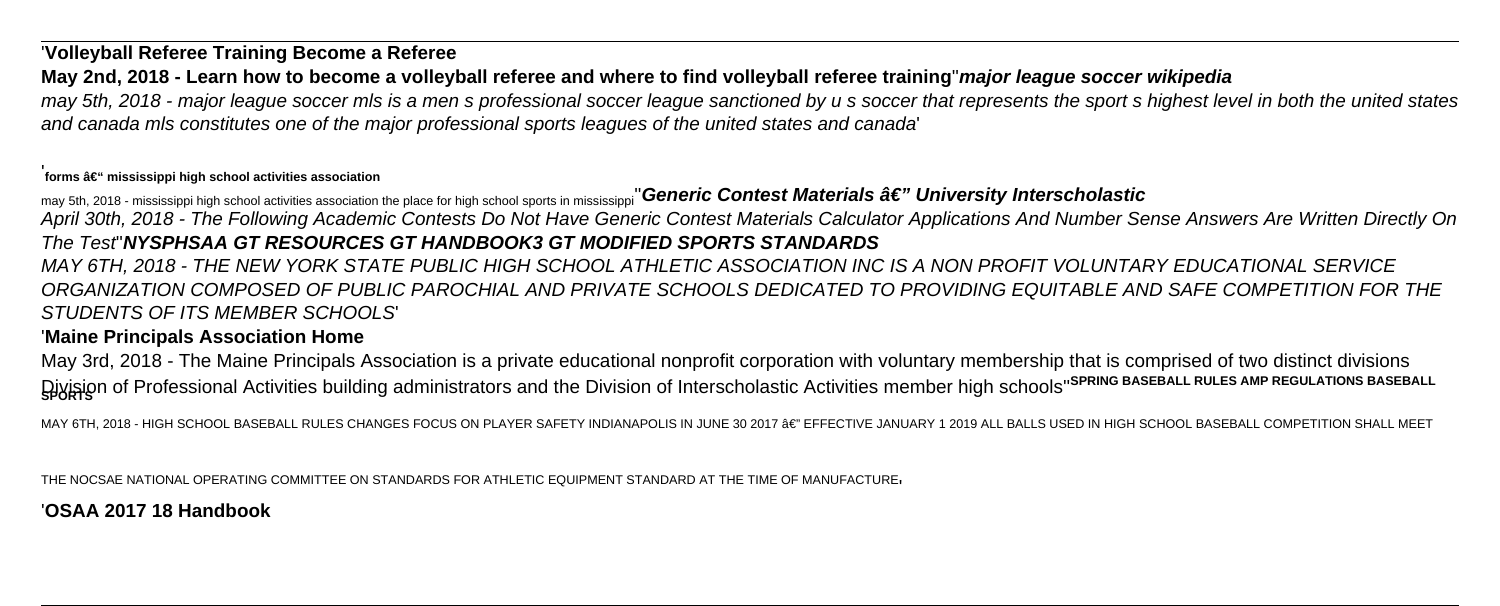## **May 5th, 2018 - 7 1 2 Special athletic districts may be established or changed by the Executive Board for activities wherein not enough schools participate**''**MIDDLE SCHOOL CIF SAN FRANCISCO SECTION**

MAY 6TH, 2018 - PANTHERS ON TOP IN GIRLS SOCCER THE AAA MIDDLE SCHOOL GIRLS SOCCER TITLE MATCH WAS HELD JANUARY 17 AT WASHINGTON HS WITH PRESIDIO SHUTTING OUT GIANNINI 4 0'

### '**us youth membership form ohio south youth soccer**

may 6th, 2018 - id us youth membership form united states youth soccer association member of the united states soccer federation ussf affiliated with the federation'

## '**COMPETITIVE CHEER KENTUCKY HIGH SCHOOL ATHLETIC ASSOCIATION**

## **MAY 6TH, 2018 - KENTUCKY HIGH SCHOOL ATHLETIC ASSOCIATION KHSAA – STUDENT ATHLETES OF TODAY LEADERS OF TOMORROW** '**Volleyball Scoresheet Instructions Video NFHS**

May 5th, 2018 - state news FHSAA to Require Coaches and Athletes to Take NFHS Heat Illness Course nfhs news Dick s Sporting Goods NFHS Announce Partnership Between Gamechanger and NFHS''**nfhs**

may 5th, 2018 - description text goes here for nfhs org fhsaa to require coaches and athletes to take nfhs heat illness course'

## '**Amateur Athletic Union AAU**

May 4th, 2018 - The Amateur Athletic Union Is Committed To Improving The Development Safety And Welfare Of Athletes And Participants Involved In Sport'

#### '**Schools**

May 6th, 2018 - Volleyball Football Wrestling Swimming Amp Diving Girls Amp Boys Basketball And Soccer Finals LIVE On NET' '**Seattle Sounders FC Wikipedia**